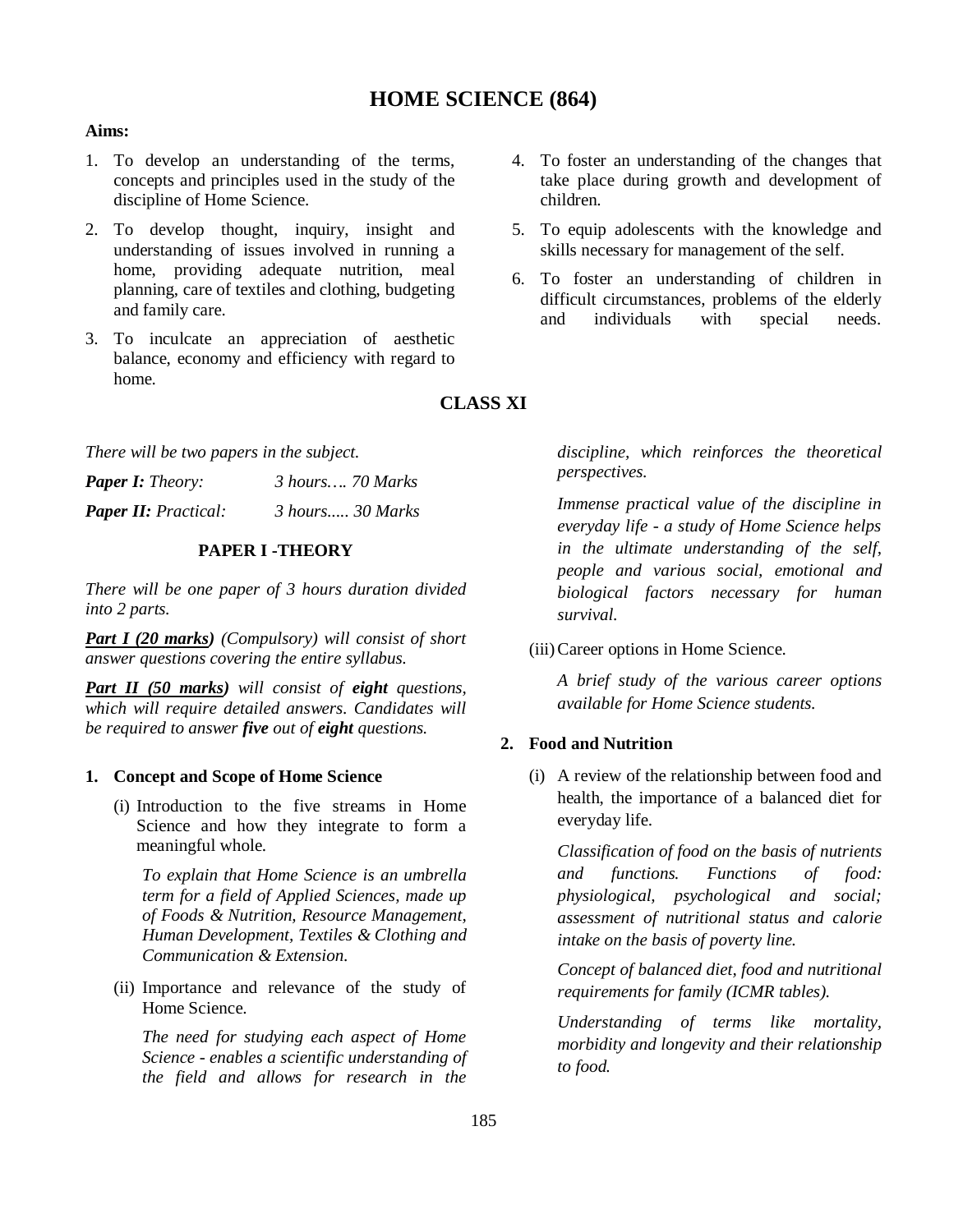(ii) Elementary study of macro and micro nutrients.

*Sources and functions of nutrients: carbohydrates, proteins, fats, minerals (iron, calcium, iodine and phosphorous) and vitamins (A, D, E, K, B1, B2, Niacin, Folic Acid & C); role of water and fibre in the diet. Recommended Dietary Allowances (RDA) for all nutrients mentioned above. Factors affecting absorption of nutrients by the human body; problems related to under-nutrition and over-nutrition.*

*Basal Metabolic Rate (B.M.R) and the factors affecting B.M.R.* 

### **3. Resource Management**

(i) Efficient management of resources – material, human and shared (community).

*Meaning and types of resources: human – time, energy, knowledge, skills, attitudes; material – money, goods, property; shared (community) facilities – schools, parks, hospitals, road transport, water, electricity, fuel. Need to manage resources and methods for maintenance/conservation of shared resources.*

(ii) Management: need for Management at home. Components of Management; Decision making.

*Understanding the important role that management plays in smooth and efficient running of homes. A brief understanding of the major components of Management – Planning, Organizing, Controlling, Implementing and Evaluation.* 

*Role of decision making process in management.*

(iii) Work simplification.

*Meaning and methods of work simplification.*

(iv) Savings and investments.

*Importance of savings.* 

*Availing schemes for savings and investments offered by banks and other financial institutions (post office, LIC).*

(v) Fundamentals of banking.

*Opening and operating a bank account, types of cheques, filling a deposit slip, procedure for making a Demand Draft, use of ATM, Debit, Credit cards & availing of student loans.*

#### **4. Human Development**

(i) Introduction to the study of Human Development.

*Concept of growth & development; factors affecting growth & development. Influence of sports and physical fitness.*

*Milestones of development from ages 0 to 12 years.*

(ii) Periods of growth and development during childhood.

*Periods of development during childhood, i.e. - from conception to about 12 years of age. (infancy, early childhood, middle childhood and late childhood).* 

(iii) Philosophy of Human Development.

*The following aspects need to be explained development is multidimensional and interdisciplinary - includes biological, cognitive, emotional and social development; development is continuous and cumulative; it is variable, reflecting individual variation; cultural differences are reflected development; both heredity and environment influence development.* 

(iv) Understanding special needs.

*Developing an understanding of normal development, therein developing an understanding of the needs of the differently abled; becoming sensitive to the special needs of the disadvantaged and differently-abled children in terms of social: broken home, juvenile delinquency; economic: living below the poverty line (BPL); physical: partially blind & deaf, affected (e.g. polio), missing limbs and mental handicaps: learning disabilities (slow learners and dyslexics).*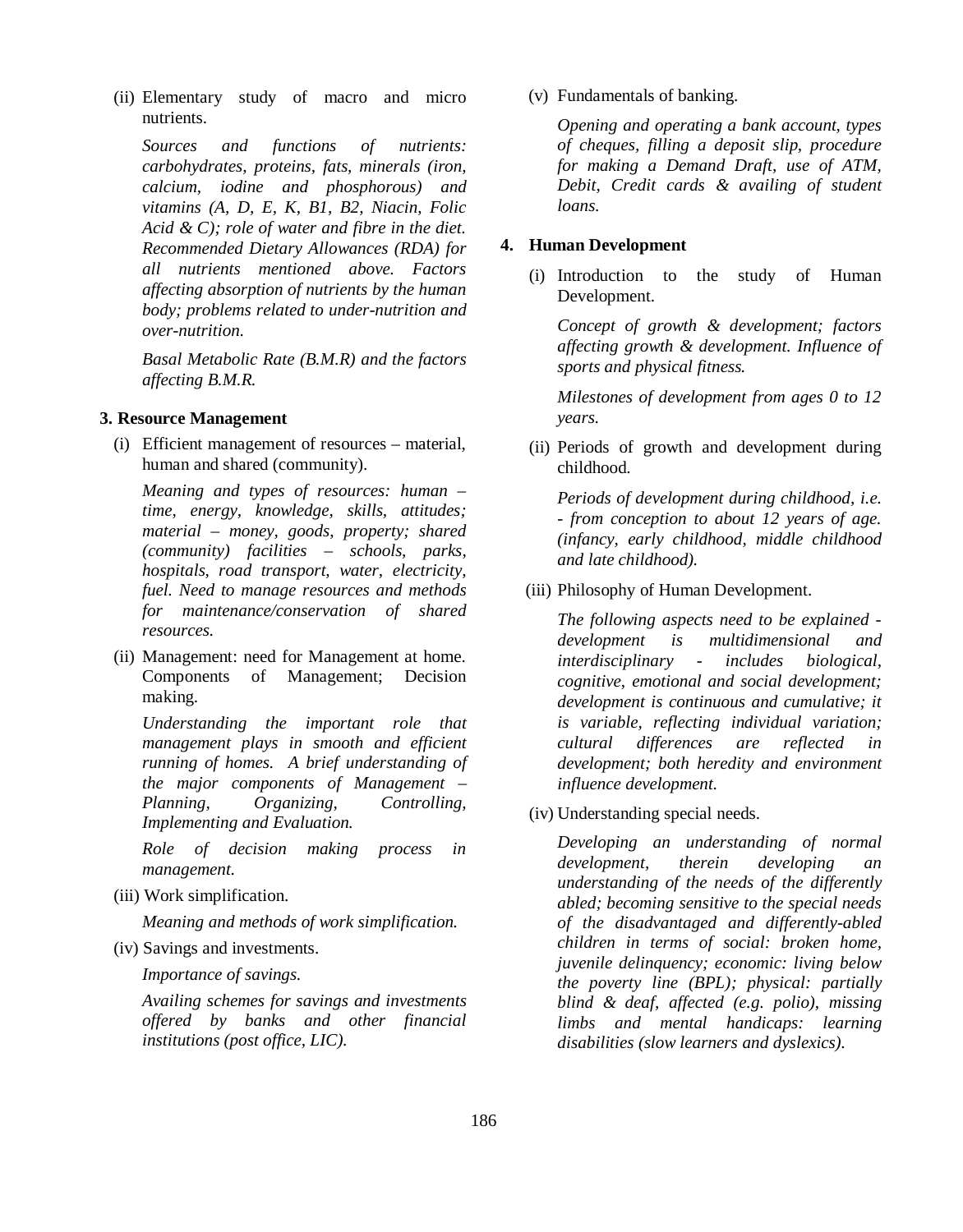#### **5. Textiles and Clothing**

(i) Textile fibres.

*Types of fibres: (i) natural - cotton, silk and wool; (ii) man-made – nylon, polyester and blended fibres (terrycot, terrysilk, terrywool, cotton silk).*

(ii) Fabric Construction.

*Basic procedure of yarn making (spinning, mechanical spinning, chemical spinning), weaving: plain, twill & satin, other methods – knitting & braiding, non-woven fabrics; effect of weaves on appearance, durability and maintenance of garment.*

(iii)Textile finishes.

*Meaning and importance; types: (i) basic: scouring, bleaching, stiffening, tantering; (ii) special: mercerization, shrinkage control, water proofing, dyeing and printing.*

# **6. Introduction to Communication and Extension**

Methods of communication – individual, group and mass contacts.

*Individual – verbal and written.*

*Group – discussions, demonstrations, fieldtrips.*

*Mass – Print and electronic.*

*Role of audio visual aids in Communication & Extension.*

#### **PAPER II – PRACTICAL – 30 Marks**

Students are required to complete the practicals listed below and maintain a record book for the same.

### **1**. **Food and nutrition**

- (a) Use 24-hour dietary recall method to analyse individual diet patterns with reference to requirements of basic food groups and RDA. Discuss implications of deficiency.
- (b) Basic Cooking: Boiling, steaming, frying and baking. Preparation of simple snacks using these methods.

#### **2. Resource Management**

- (a) Opening of a bank account, filling of cheques, deposit slips, withdrawal slips and demand draft forms.
- (b) Simple home decoration flower arrangement and floor decoration.

### **3. Textiles and clothing**

(a) Basics of stitching – hemming, running stitch.

(b) Attaching buttons and hooks.

#### **4. Human Development**

Visit a nearby nursery school. Observe children at play outdoors and indoors. Record the patterns of play behaviour and the kind of interactions with other children and adults. Talk to the teachers in the school about how they plan activities for young children.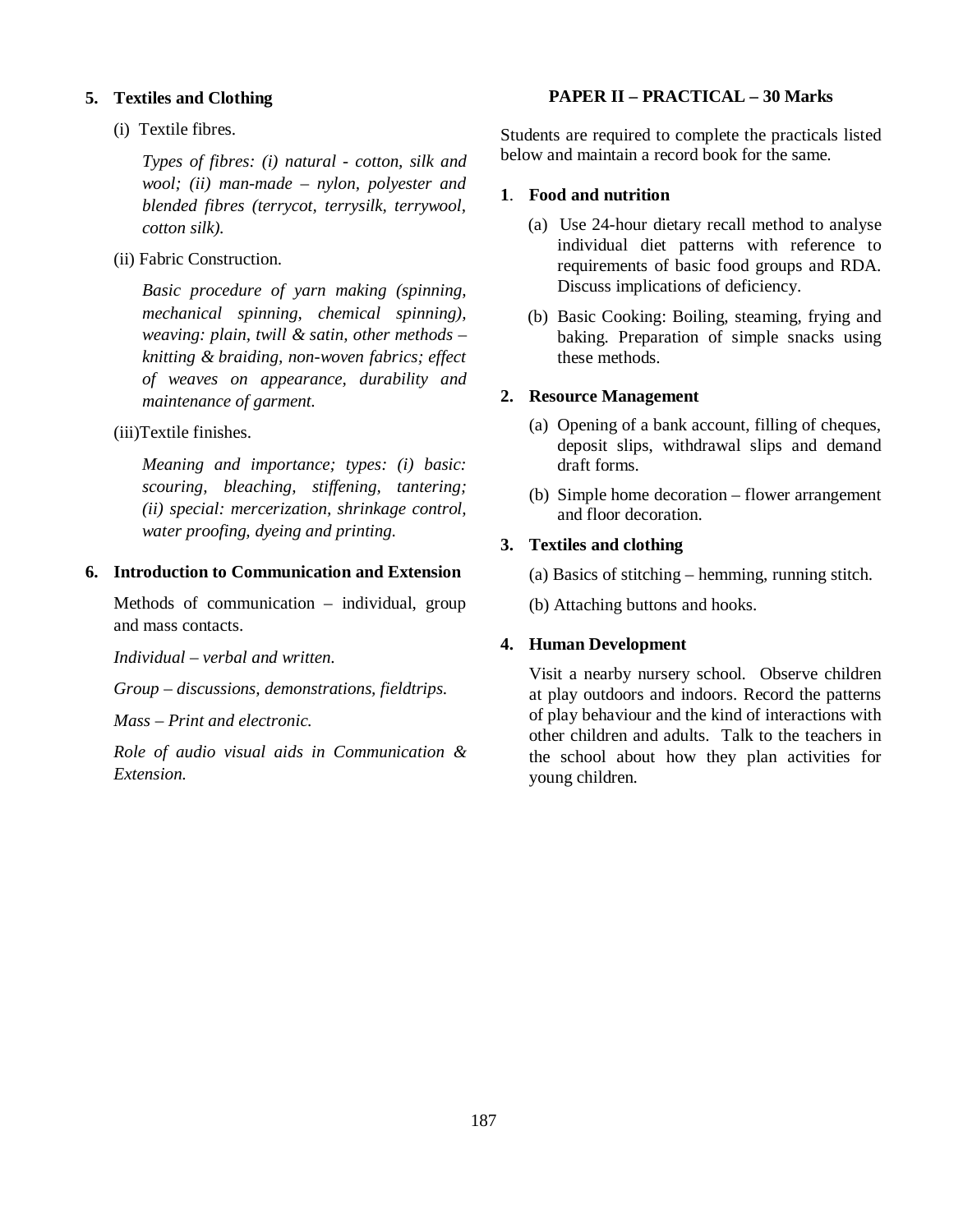# **CLASS XII**

*There will be two papers in the subject.*

| <b>Paper I:</b> Theory:     | 3 hours  70 Marks |
|-----------------------------|-------------------|
| <b>Paper II:</b> Practical: | $\ldots$ 20 Marks |

- *Planning Session: 1 hour*
- *Examination Session: 3 hours*

*Project Work … 7 marks*

 *Practical File … 3 marks*

# **PAPER I -THEORY**

*There will be one paper of 3 hours duration divided into 2 parts.*

*Part I (20 marks) (Compulsory) will consist of short answer questions covering the entire syllabus.*

*Part II (50 marks) will consist of eight questions, which will require detailed answers. Candidates will be required to answer five out of eight questions.*

# **1. Food Preparation**

- (i) Techniques and methods of cooking. Medium of cooking, (dry and wet methods of cooking), choice of method of cooking and quality of food. New developments in cooking:
	- Microwave
	- Technologies that do not harm the environment such as, solar cooking, biogas.

*Techniques and Methods of cooking: Principles of Cooking; reasons for cooking food. Medium of cooking (dry and wet methods of cooking); classification of cooking methods; new developments in cooking: microwave, solar cooking and bio gas.*

(ii) Preliminary treatment of foods before cooking.

*Common pre-cooking procedures e.g. (a) cleaning/washing; (b) peeling; (c) cutting (d) pounding; (e) grinding; (f) beating/ whipping; (g) soaking; (h) mixing; (i) kneading; (j) grating.* 

(iii)Effects of cooking on food components. Carbohydrates – starch, sugar, pectin, cellulose; Proteins; Oils and Fats; Minerals and Vitamins.

 *Self-explanatory.* 

(iv) Methods of increasing nutritive value of foods: Sprouting/germination, fermentation, parboiling, combination of foods, supplementation, substitution, puffing and liming.

*Methods of increasing nutritive value of foods: sprouting/ germination, fermentation, parboiling, combination of foods, supplementation, substitution, puffing and liming. Do's and don'ts in cooking to minimize loss of nutrients.* 

### **2. Management of Agricultural Produce – Storage and Preservation**

(i) Causes for spoilage of food.

*Factors contributing to food spoilage: Enzymatic action, moisture, microbial contamination, insects, rodents and improper handling of food and its spoilage due to poor storage facilities. Importance of food preservation and principles of food preservation.*

(ii) Storage of foods – perishable, semi-perishable and non-perishable foods.

*A general idea of storing common foods at home.*

(iii)Simple methods of food preservation.

*Simple household methods of food preservation: (a) Bactericidal Methods; (b) Bacteriostatic Methods; (c) Dehydration; (d) Refrigeration; (e) Chemical Preservation (i.e. salting, use of sugar, use of lime, vinegar and chemical preservatives); (f) Use of Oil and Spices; (g) Sterilization by cooking.* 

# **3. Meal Planning for the family**

(i) Objectives of meal planning. Nutritional adequacy, food groups.

*Self-explanatory.* 

(ii)Factors affecting food selection: Age, occupation, gender, physiological conditions, personal likes and dislikes, tradition, seasonal availability, economic considerations, religious beliefs, family size and composition.

*An understanding of how food consumption varies from one family to another; how food selected by families is affected by various factors like age, occupation, gender,*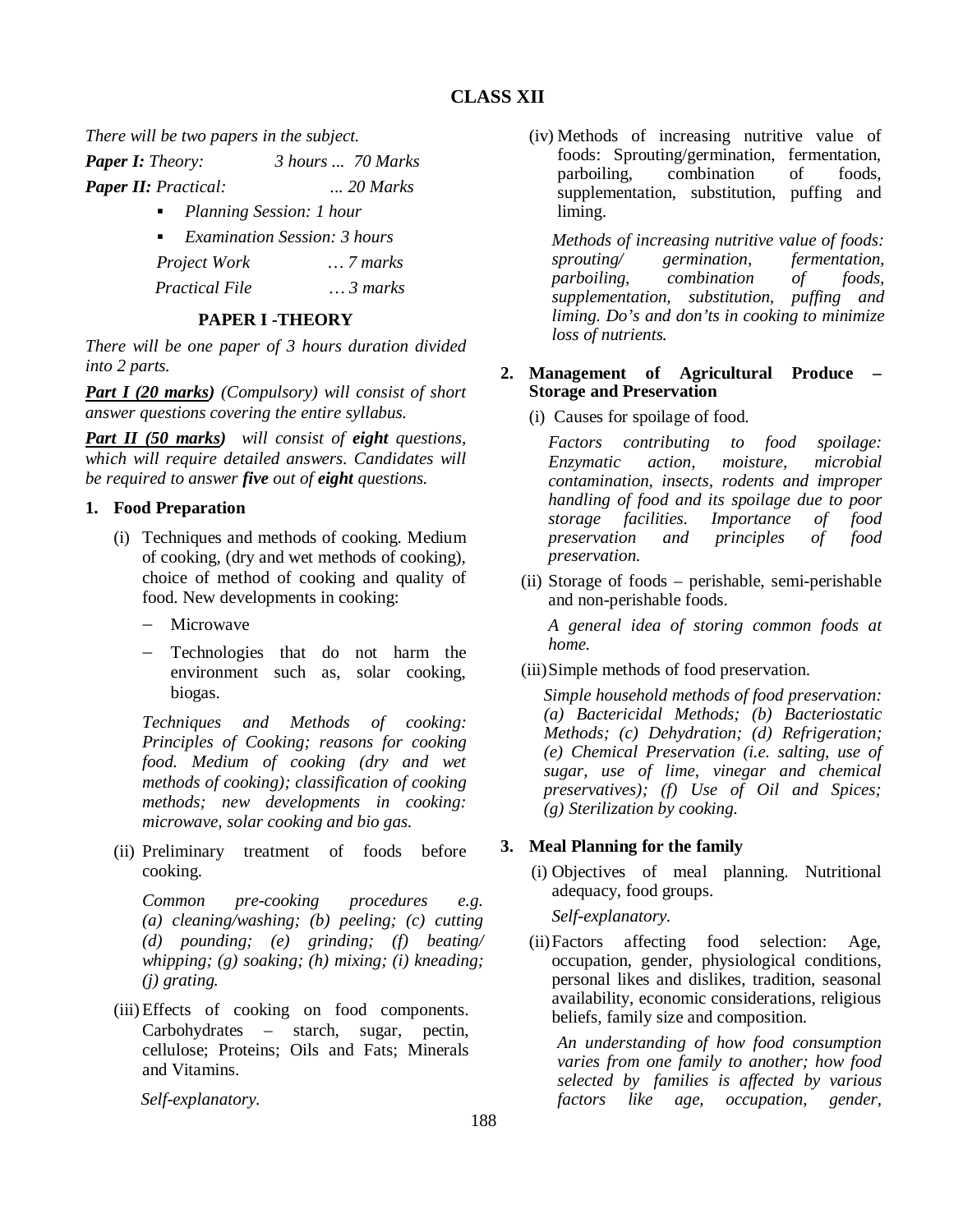*physiological conditions, personal likes and dislikes, tradition, seasonal availability, economic considerations, religious beliefs, family size and composition.*

(iii) Meal planning for various age groups. Nutritional needs of preschool children, school-age children and adolescents.

*An understanding of the nutritional needs of pre-school children, school-age children and adolescents. Making meal plans for these age groups based on their nutritional requirements and RDA.* 

*Developing good food habits - importance of breakfast, following regular meal patterns, avoiding junk food and skipping of meals.* 

### **4. Resource Management**

(i) Safety in the home.

*Prevention of falls, fire, electrocution, poisoning, suffocation and choking.*

*Safety and sanitation in the kitchen: hygiene and disposal of household waste (organic and inorganic).*

(ii) Food adulteration.

*Definition of food adulteration as stated in PFA, when is food considered adulterated; what is quality?* 

*Health hazards due to intentional adulteration; metal contaminants; bacterial and fungal contaminants; pest and pesticide residue.* 

*Common adulterants present in food stores – stones, dust, dirt, argemone oil, metanil yellow, kesari dal, toxic colours, chicory powder and starch and their effects.*

 *Prevention of Food Adulteration Act (PFA).*

# **5. Consumer protection**

Standard marks available for providing consumer protection.

Creating awareness about standard marks for consumer protection - FPO, Agmark, ISI, Woolmark, Vegetarian and Non-vegetarian food; need for understanding care labels on garments and fabrics; Study of nutritive value, weight, use of additives, preservatives, manufacturing and expiry date /best before dates on labels of packaged goods.

*Problems faced by consumers; importance of consumer education; rights and responsibilities of the consumer; advantages of consumer education.*

*Creating awareness about standard marks for consumer protection - FPO, Agmark, ISI, Woolmark, vegetarian and non-vegetarian food; need to understand care labels on garments and fabrics; Study of nutritive value, weight, use of additives, preservatives, manufacturing and expiry date /best before dates on labels of packaged goods.*

### **6. Human Development**

(i) Physical development during adolescence.

*Physical Development during puberty and adolescence: role of the endocrine system changes in bodily proportions and their effects, early and late maturers; Hygiene needs during adolescence. Influence of sports and exercise on physical fitness.* 

(ii) Cognitive development and language.

*Stages of cognitive development; changes in adolescents due to cognitive development. Language and communication skills among adolescents - development of language; influences on language development; development of ways in which adolescents obtain information, remember it and utilize it for problem solving and reasoning.* 

(iii) Social and emotional development.

*Socio-cultural influences on the adolescents – teenagers are influenced by social relationships in the family, neighbourhood, community, country and the world. The family and socialization – patterns of parenting, parental control techniques; role of siblings and grandparents. Development of peer relationships and friendship patterns. Development of gender roles and stereotypes. Role of school and teachers on the social and emotional development of the teenager.* 

(iv) Perspectives on Adult Development: Meaning of adulthood.

*Transition to adulthood and accepting related responsibilities; dimensions of adulthood; issues of increasing life expectancy; sensitizing students to the needs and care of the elderly.*